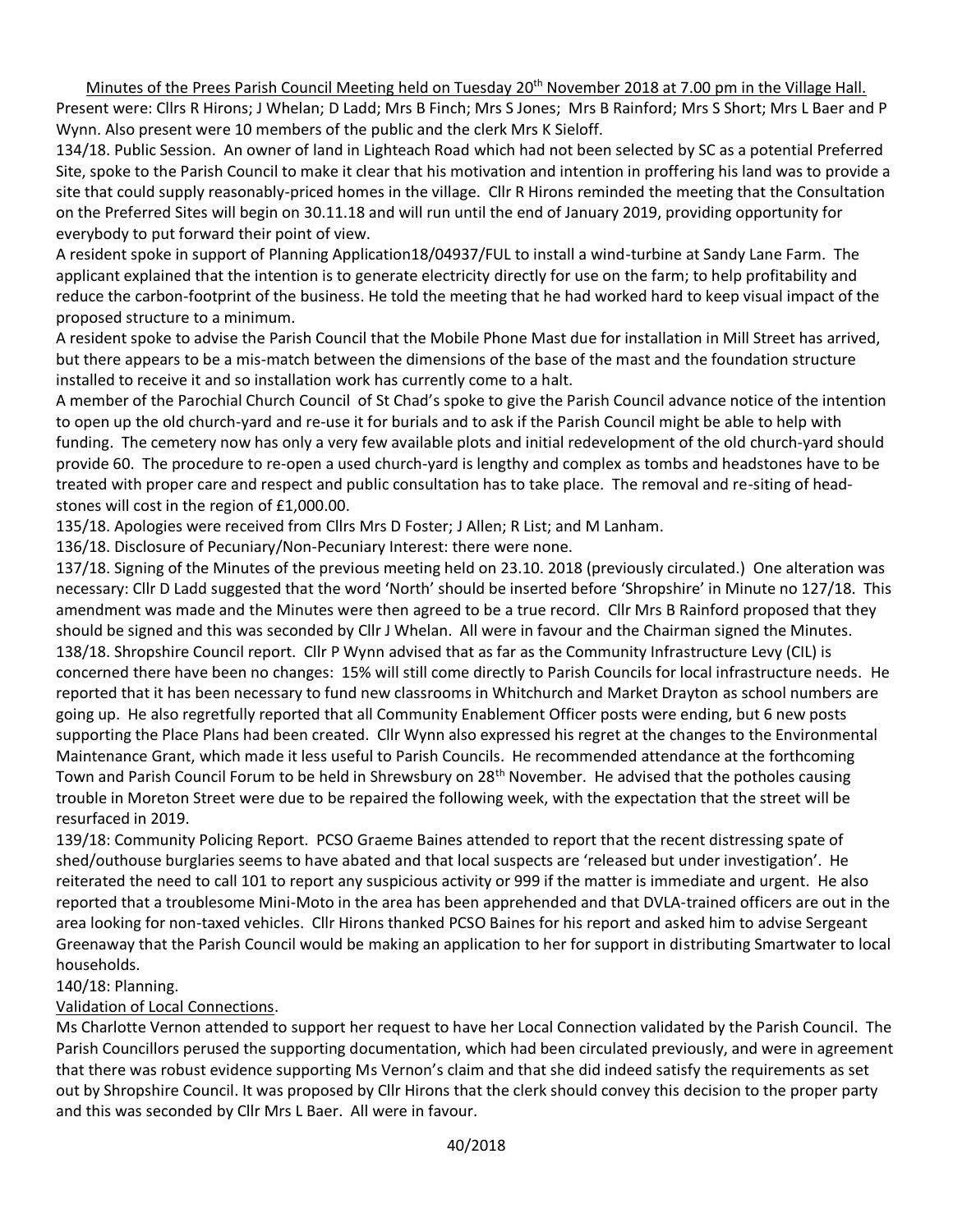### *Current Planning Applications*

18/04836/FUL: Relocation of an existing agricultural building (Building 1.) Oaklands Farm, Weston under Redcastle, Shrewsbury, Shropshire SY4 5LR. Applicant: Mr D Whittall

18/04891/FUL: Relocation of an existing agricultural building (Building 2). Oaklands Farm, Weston under Redcastle, Shrewsbury, Shropshire SY4 5LR. Applicant : Mr D Whittall.

These two Applications were considered together. It was resolved that both should be supported. This was proposed by Cllr J Whelan and seconded by Cllr Mrs B Rainford. All were in favour.

18/04937/FUL: Installation of a 23.8m wind turbine (31.6m to blade tip) and associated infrastructure. Sandy Lane Farm, Hillside, Prees, Whitchurch. Applicant: Eocycle.

The Parish Council resolved to support this Application as long as the Footpath Officers were satisfied that the proposed turbine is a safe distance away from the nearby Right of Way. This was proposed by Cllr J Whelan and seconded by Cllr Mrs S Short. All were in favour.

18/05083/PMBPA: Application for Prior Approval under Part 3, Class Q of the Town and Country Planning Act (General Permitted Development) (England) Order 2015 for the change of use from agricultural to residential use. Agricultural Building A at Rose Cottage, Prees Green, Whitchurch, Shropshire. Applicant: Mr Don Carissimo.

It was resolved to object to this Application. Local knowledge suggests that this a very dangerous road for a new access at the suggested location and in addition the suggested materials for the build are not in keeping with those used locally and are not suitable for a modern home. This was proposed by Cllr R Hirons and seconded by Mrs L Baer. All were in favour.

18/05113/FUL: Erection of single storey side extension; two storey rear extension and rendering. The Hollies, Broadhay Lane, Lower Heath, Prees SY13 2BJ. Applicant: Mr Ashley Williams.

It was resolved to support this Application. This was proposed by Cllr R Hirons and seconded by Cllr Mrs L Baer. All were in favour.

### *Planning decisions received from Shropshire Council*.

18/04159/VAR: Variation of Condition No.2 (approved plans) and No.6 (uses) attached to planning permission 18/01556/FUL dated 18/05/2018 to allow for amended plans and to enable the business to sell a greater range of goods to remain viable. Holly Farm Garden Centre , Whitchurch Road, Prees, Whitchurch, SY13 2DD. Decision: Grant Permission

# 141/18 Parish and Parish Council Matters

- 'Battles Over' Commemoration November 11th 2018. Cllr R Hirons thanked Cllr J Whelan and the local branch of the Royal British Legion for organizing this very successful and memorable event and expressed his thanks again to the local craftsman who made and donated the magnificent brazier that formed the centre-piece for the evening. Thanks were also extended to Mrs Amber Noss, who with her party of colleagues organized children's activities at the Cricket Club on the afternoon of the  $11<sup>th</sup>$ and made a very handsome contribution to Poppy Appeal funds as a result. It was suggested that the two Silent Soldiers (one sponsored by Cllr Mrs B Finch and one by Mrs Marilyn Patrick) could perhaps be permanently installed at the rear of the Prees War Memorial. It was resolved that the clerk should contact these two ladies with the suggestion. Proposed by Cllr Mrs S Short and seconded by Cllr Mrs B Finch. All were in favour.
- Smartwater roll-out to Prees and Fauls wards of the parish. Cllr R Hirons reported that the deadline for the completion of the distribution of the kits is April 2019, and that once we have distributed 40% of the kits we can put up the Smartwater Protected signs at key points in the parish. He suggested several ideas to hopefuly increase the rate of uptake: the hour before each PC meeting can be used for hand-out; social events at Prees/Fauls halls could be attended with kits for an hour or so; councilors could undertake to distribute packs in their own area; local police can be asked to help; we can put an article about the free Smartwater in the Whitchurch Herald.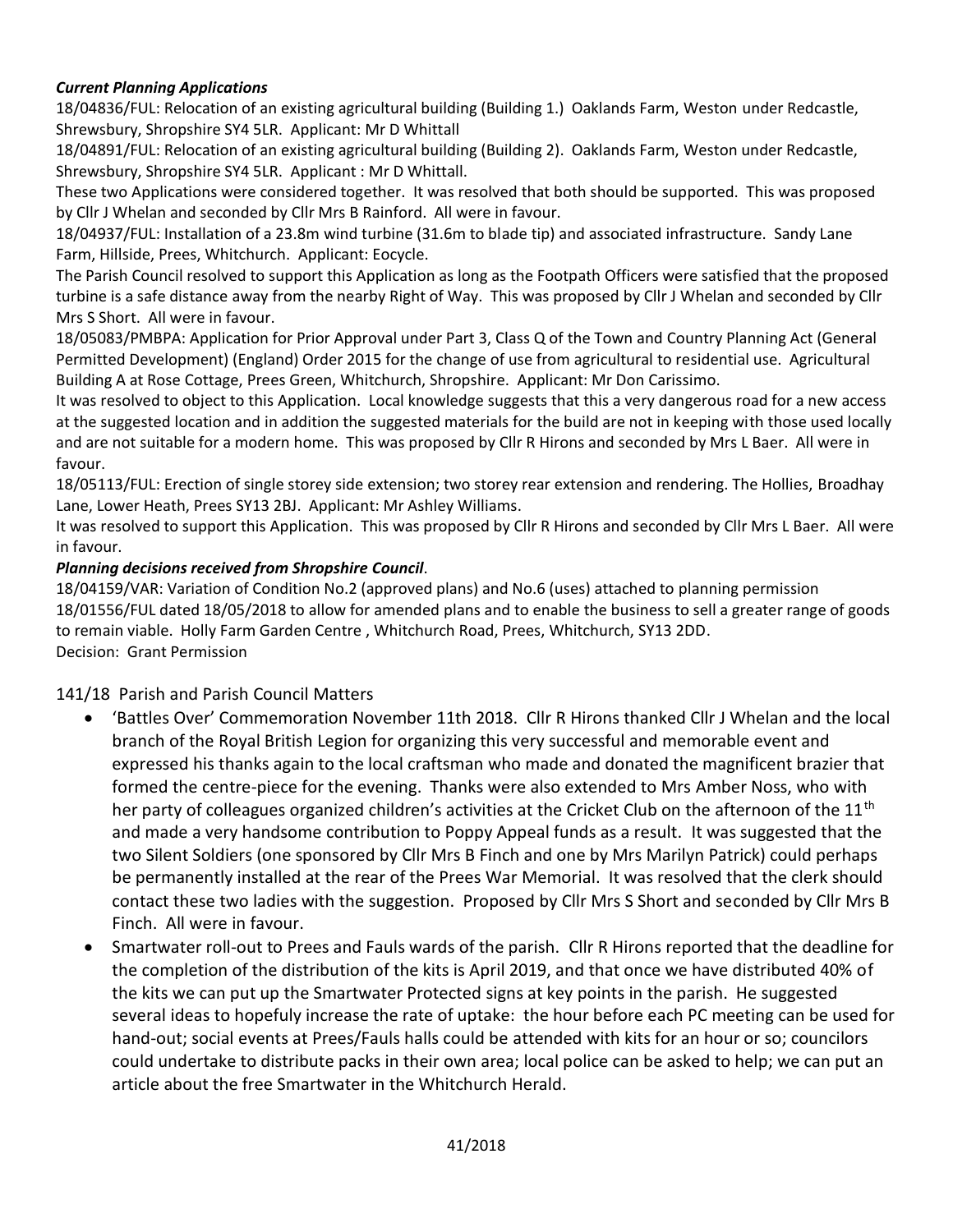- Meeting of Helicopter Liaison Group at Shawbury 2.10.18. Cllr Mrs S Short reported that the flying from Shawbury has been significantly reduced during the last 9 months, and quieter helicopters have been in operation. However the areas used for training have not been changed. No complaints about noise have been received by Shropshire Council during this period. The no of complaints received by RAF Shawbury amount to 39 for this period, compared to 186 in the year of 2017. Full training is to recommence in January, so the public may be more aware of their presence in 2019.
- Environmental Maintenance Grant: update. Cllr R Hirons reported that changes to the criteria for the EMG make it much less useful to Parish Councils as funding can only be used for projects on Shropshire-Council-owned land and the applicant has to match-fund as a minimum.
- RoSPA reports on playgrounds. Cllr Hirons reported on a meeting held with Cllr Mrs B Finch and the clerk to consider the reports, which have not revealed any major concerns. There is a small trip hazard caused by erosion at the entrance to the small childrens playground at Higher Heath, which John Walker can be asked to repair and a particular piece of the fitness equipment has again been identified as being wrongly-installed (despite assurances from the supplier that this was not the case!) At both sites strimmer damage to wooden structures was identified. The report on the Higher Heath site also highlights the proliferation of rabbit-holes with their potential as trip hazards. Clerk reported that she was meeting with a representative from a pest control company the following day to obtain advice and a quote for a cull. While considering Playground matters, Cllr Hirons reported that he had chatted with John Hopwood who reiterated his commitment to demolishing the Pavilion at Higher Heath as soon as he is able. Revisit in four months.
- Potentially hazardous trees. This item to be carried forward in Cllr J Allen's absence.
- Community Infrastructure Levy. Cllr Hirons reported that although Shropshire Council asserts that there has been no change to the administration of CIL monies, lots of Parish Councils have allegedly submitted solid plans and had them turned down or delayed. Cllr J Whelan reminded the Parish Council that CIL monies were intended for *local* needs: it was on that basis that development had been accepted.
- Car parking at Lower Heath School. Cllr P Wynn reported that an area of land behind the school has been gifted by the Grocott family for use as a car park. There will be costs involved and Cllr Wynn will be meeting with SC representatives to discuss the way forward.
- Parish Council Christmas Dinner. Provisional booking made for  $11<sup>th</sup>$  December 7.30pm at the Railway Spice. Cllr Mrs B Finch proposed that PCSO Chris Hirons should be invited to attend and all were in favour.

### 142/18 Accounting matters Accounts for Payment November 2018

| Mrs K Sieloff clerks salary November 2018                     | 421.69 |
|---------------------------------------------------------------|--------|
| <b>HMRC PAYE</b>                                              | 3.80   |
| Clerks expenses (detailed below)                              | 77.92  |
| Jones Community Lighting streetlight maintenance October 2018 | 132.19 |
| Scottish Power streetlight energy 30.9.18 - 31.10.18          | 159.38 |
|                                                               |        |

 **Total £ 794.98** 

*Clerks expenses 13.9.18-13.11.18 (2 months)* Black card £6.49 Blu-tack £4.00 (poster display)